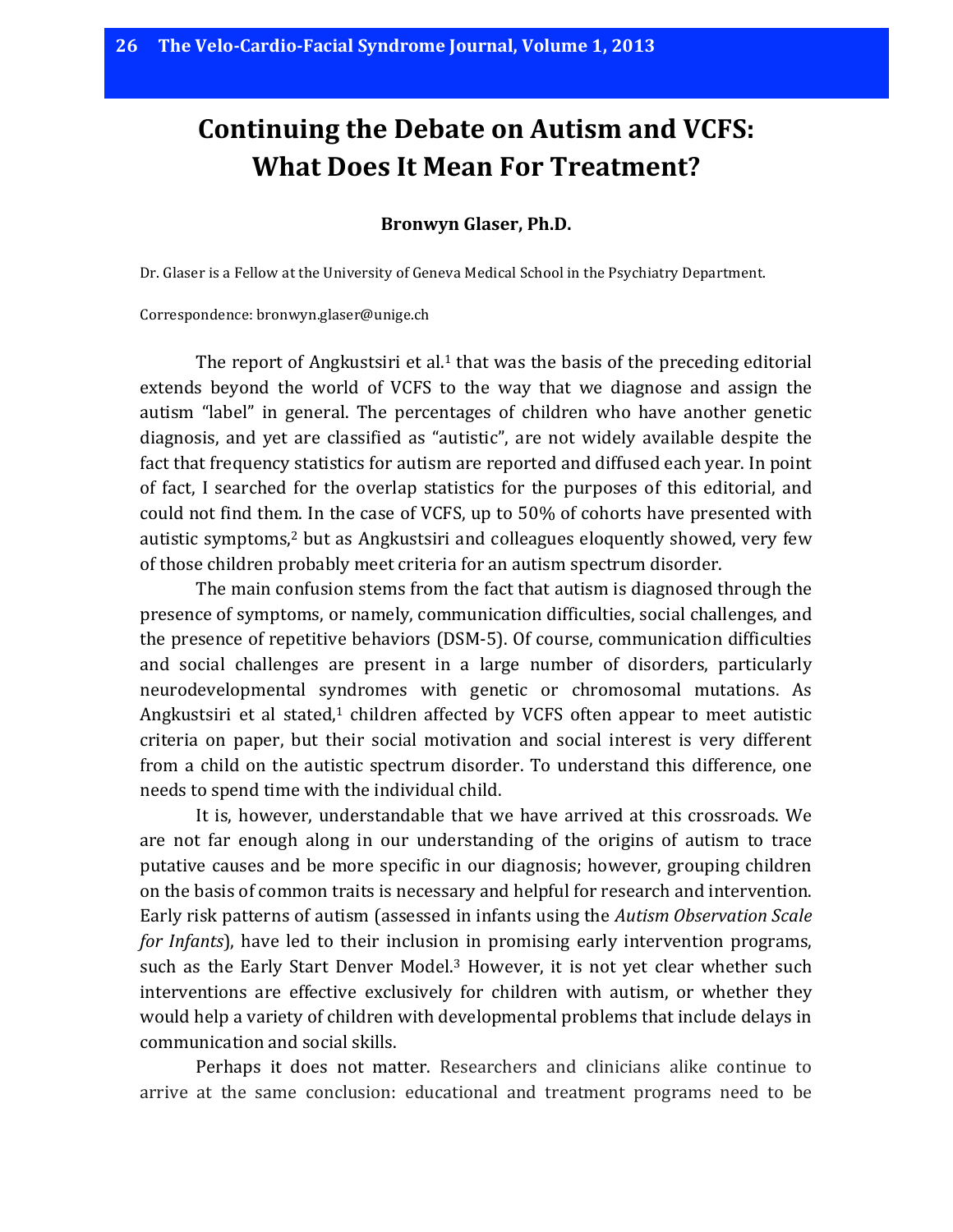individually tailored to the child, whether or not we understand the biological or symptomatic nature of his/her disorder. A valid short-term goal would be to have enough effective treatments in our arsenal that we can put together a tailored program for every child. Fortunately, treatments can be effective for children who have different underlying diagnoses. Angkustsiri et al mentioned a recent study of the computerized cognitive remediation program, Vis-à-Vis,<sup>4</sup> which was subsequently tested with three groups of children: those diagnosed with autism only, those diagnosed with VCFS, and a group with idiopathic developmental delay. To our surprise, all three groups improved after using *Vis-à-Vis*, however, their gains were in different domains, as were the localization of functional brain changes after using the program. Interventions and treatment programs may be relevant for different groups of children who share certain cognitive difficulties or phenotypic characteristics, but they must be chosen for that particular child.

There are excellent research groups who are working hard to understand the biological underpinnings of autism. Recent results from DNA methylation studies,<sup>5</sup> placental morphology,<sup>6</sup> postmortem neuronal work<sup>7</sup> and gene expression <sup>8,9</sup> offer exciting glimpses into knowing more about the root causes of autism. However, until we can make our "autistic groups" more biologically homogeneous, we need to be aware that the label "autistic" currently includes widely heterogeneous individuals, with heterogeneous social handicaps and, often, heterogeneous congenital disorders underlying their symptoms.

## **References**

- 1. Angkustsiri K, Goodlin-Jones B, Deprey L, Brahmbhatt K, Harris S, Simon TJ  $(2013)$ . Social impairments in chromosome  $22q11.2$  deletion syndrome (22q11.2DS): autism spectrum disorder or a different endophenotype? *Journal of Autism and Developmental Disorders*, Sep 18. [Epub ahead of print]
- 2. Vorstman JAS, Morcus MEJ, Duijff SN, Klaassen PWJ, Heineman-de Boer JA, Beemer FA, Swaab H, Kahn RS, van Engeland H (2006). The 22q11.2 Deletion in Children: High Rate of Autistic Disorders and Early Onset of Psychotic Symptoms. *Journal of the American Academy of Child and Adolescent Psychiatry*, 45:1104-1113.
- 3. Rogers SJ, Dawson G (2010). *The Early Start Denver Model for Young Children* with Autism: Promoting language, learning, and engagement. New York: Guilford.
- 4. Glaser B, Lothe A, Chabloz M, Dukes D, Pasca C, Redoute J, Eliez S. (2012). Candidate socioemotional remediation program for individuals with intellectual disability. American Journal of Intellectual and Developmental *Disabilities*, 117:368-383.